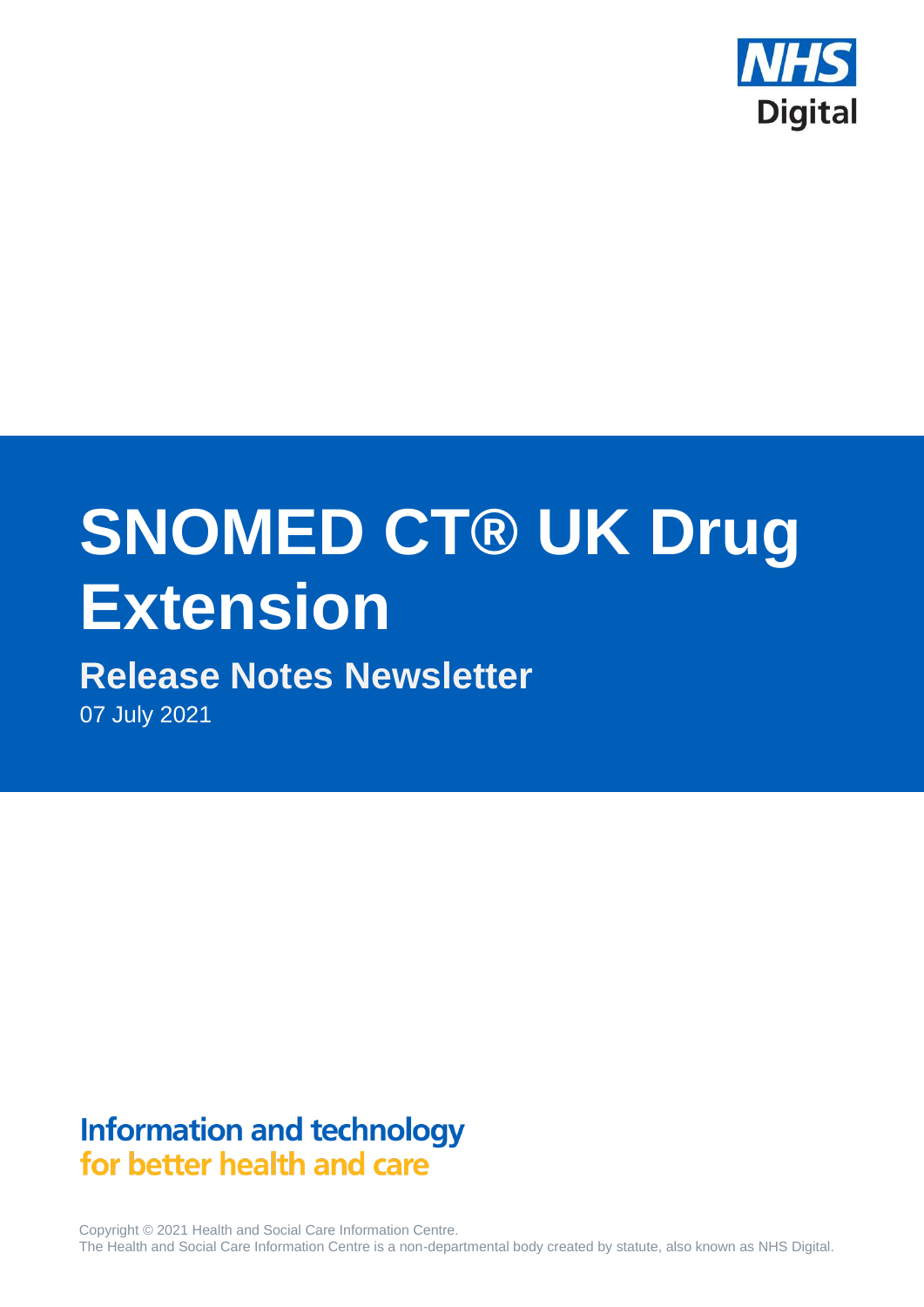## This document covers the data provided in Release Format 2 (RF2) of SNOMED CT

The Release Notes Newsletter has been constructed to add further clarification to some dm+d content that has been identified as requiring such (due to e.g. differences between dm+d approach and that of current drug catalogues) and to communicate changes to the release and forthcoming changes to future releases.

This document is intended to be adjunct to, not a replacement, for other documentation already available, and should be read in conjunction with current published dm+d documentation available through the 'dm+d resources' section of the [dm+d website.](https://www.nhsbsa.nhs.uk/pharmacies-gp-practices-and-appliance-contractors/dictionary-medicines-and-devices-dmd) SNOMED CT UK Edition [notices and known issues](https://hscic.kahootz.com/connect.ti/t_c_home/view?objectId=14224752) are published on [Delen,](https://hscic.kahootz.com/connect.ti/t_c_home) the NHS Digital terminology and classifications collaboration site.

All queries (omissions, perceived inaccuracies etc) about this document should be directed to the NHS Digital, Standards Delivery helpdesk [\(information.standards@nhs.net\)](mailto:information.standards@nhs.net).

Please note:

- The content of this document is intended to support implementation and usage of dm+d and is not a replacement for good system design.
- This document will be subject to update further to user feedback and any changes to dm+d content or structure.
- Whilst the first section may see little change (but see note above) the final sections detail changes and forthcoming changes to specific releases and content will therefore be updated with each release.

\*This document is designed to support dm+d content in general but specifically the SNOMED CT<sup>1</sup> UK Drug Extension. For more information about all components and releases relating to dm+d see the [dm+d website](https://www.nhsbsa.nhs.uk/pharmacies-gp-practices-and-appliance-contractors/dictionary-medicines-and-devices-dmd)

<sup>1</sup> SNOMED® and SNOMED CT® are registered trademarks of the International Health Terminology Standards Development Organisation (IHTSDO®) [\(www.snomed.org\)](http://www.snomed.org/). SNOMED CT® was originally created by the College of American Pathologists.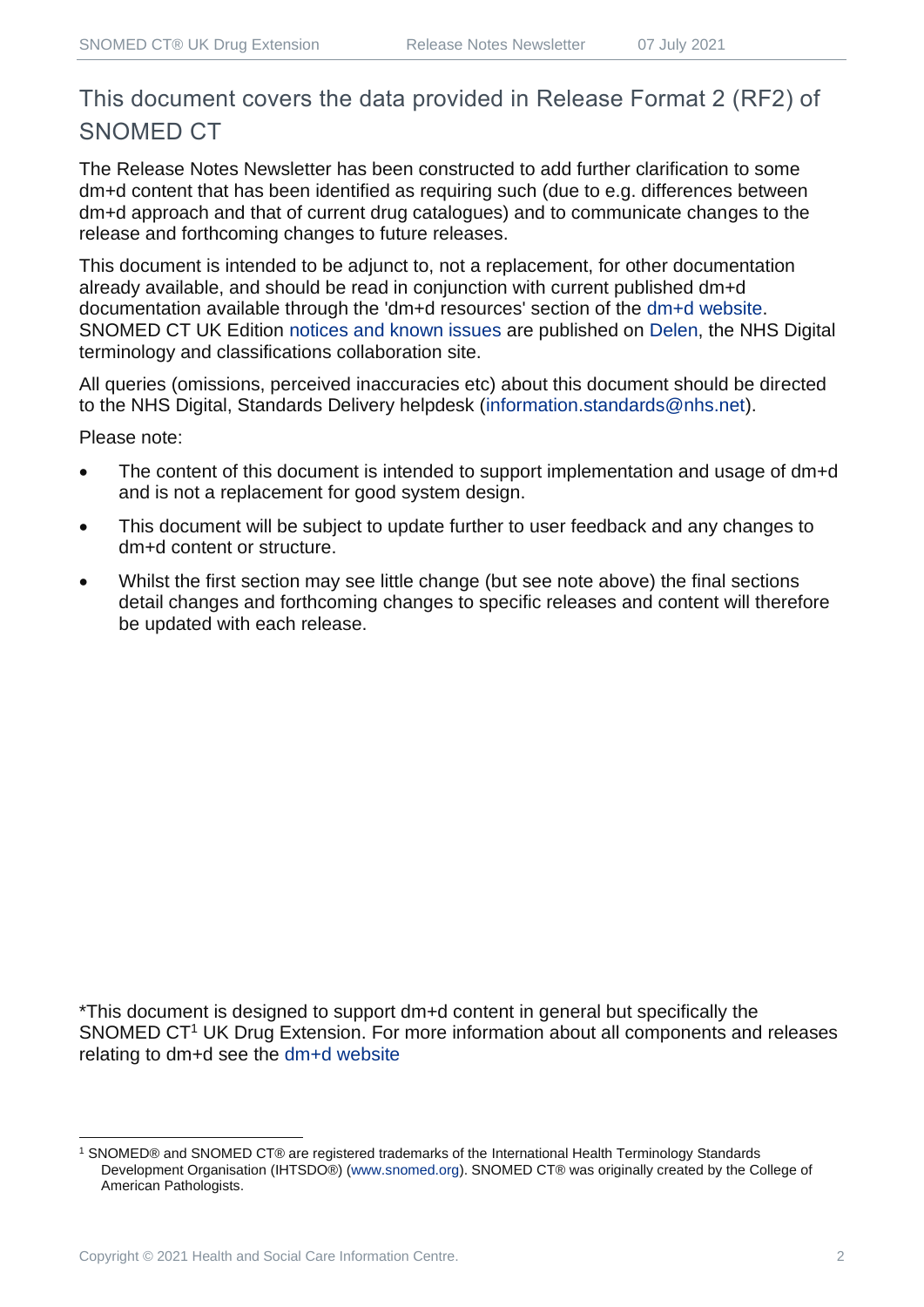### COPYRIGHT

- This material includes SNOMED Clinical Terms® (SNOMED CT®) which is used by permission of the International Health Terminology Standards Development Organisation (IHTSDO). All rights reserved. SNOMED CT®, was originally created by The College of American Pathologists. "SNOMED" and "SNOMED CT" are registered trademarks of the IHTSDO.
- The NHS Dictionary of Medicines and Devices (dm+d) has been developed and is delivered through a partnership between the Health and Social Care Information Centre [\(digital.nhs.uk\)](https://digital.nhs.uk/) and the NHS Business Services Authority [\(https://www.nhsbsa.nhs.uk/nhs-prescription-services\)](https://www.nhsbsa.nhs.uk/nhs-prescription-services)

## DISCLAIMER

The Health and Social Care Information Centre<sup>2</sup> (HSCIC) accepts no liability for loss of data or for indirect or consequential losses, which is not the result of the negligence of the HSCIC and liability for such losses is hereby expressly excluded.

No warranty is given by the HSCIC, the Department of Health and Social Care or the International Health Terminology Standards Development Organisation as to the accuracy and comprehensiveness of SNOMED CT. All conditions, warranties, terms and undertakings, express or implied, whether by statute, common law, trade practice, custom, course of dealing or otherwise (including without limitation as to quality, performance or fitness or suitability for purpose) in respect of SNOMED CT are hereby excluded to the fullest extent permissible by law.

<sup>&</sup>lt;sup>2</sup> The Health and Social Care Information Centre is a non-departmental body created by statute, also known as NHS Digital.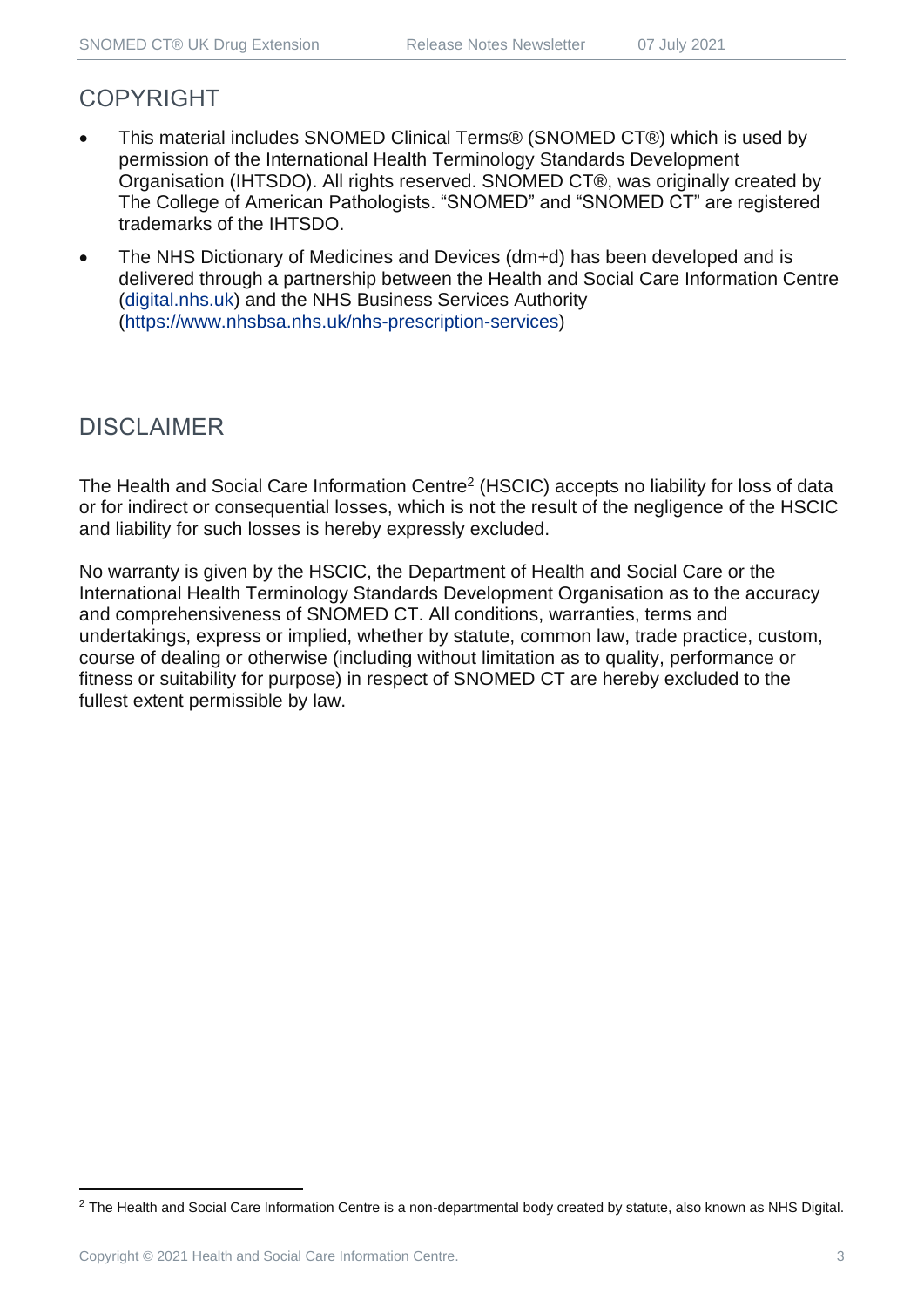## **1 Comments on current content:**

## **1.1 Dose forms**

With respect to Editorial Policy it is important to emphasise:

#### **1.1.1 Patches**

- Strength is usually expressed as the amount of 'active drug' (by weight) released over x hours (e.g. per hour or per 24 hours)
- The intended duration of usage of a patch is not identified at VMP or AMP level i.e. a transdermal estradiol patch releasing 50mcg/24hours would be represented by the same VMP whether it is intended for twice weekly usage or weekly usage
- No distinction is made to differentiate the type of drug reservoir utilised although this may be relevant in certain off-license indications.

#### **1.1.2 Injections**

Due to the need to add more information to the dose form in dm+d injections are expressed as e.g. powder and solvent for injection etc rather than merely injection. However, the need to pick a dose form of this complexity may be prohibitive in secondary care prescribing where the prescriber merely wishes to prescribe an 'injection'.

Within the guidance for secondary care there is outlined the means for prescribers to prescribe at the more abstract level (injection). Please refer to the Secondary Care Implementation Guidance for details, in the 'Implementation Guidance' section of the [dm+d](https://www.nhsbsa.nhs.uk/pharmacies-gp-practices-and-appliance-contractors/dictionary-medicines-and-devices-dmd)  [website.](https://www.nhsbsa.nhs.uk/pharmacies-gp-practices-and-appliance-contractors/dictionary-medicines-and-devices-dmd)

#### **1.1.3 Injections for intraspinal use**

Injections licensed for intraspinal administration are not differentiated at VMP level in dm+d. In addition a number of products that may be given by this route are unlicensed specials. For prescriptions requiring a product to be given by these high risk routes it is necessary that the suitability of the product to be administered is confirmed at the point of dispensing and/or administration.

#### **1.1.4 Alcoholic vs aqueous gels**

The base used in cutaneous products is not identified at VMP level in dm+d. This may mean that in order to specify a patients requirements more specifically prescribing at AMP level is more appropriate.

For example:

• Benzoyl peroxide 5% gel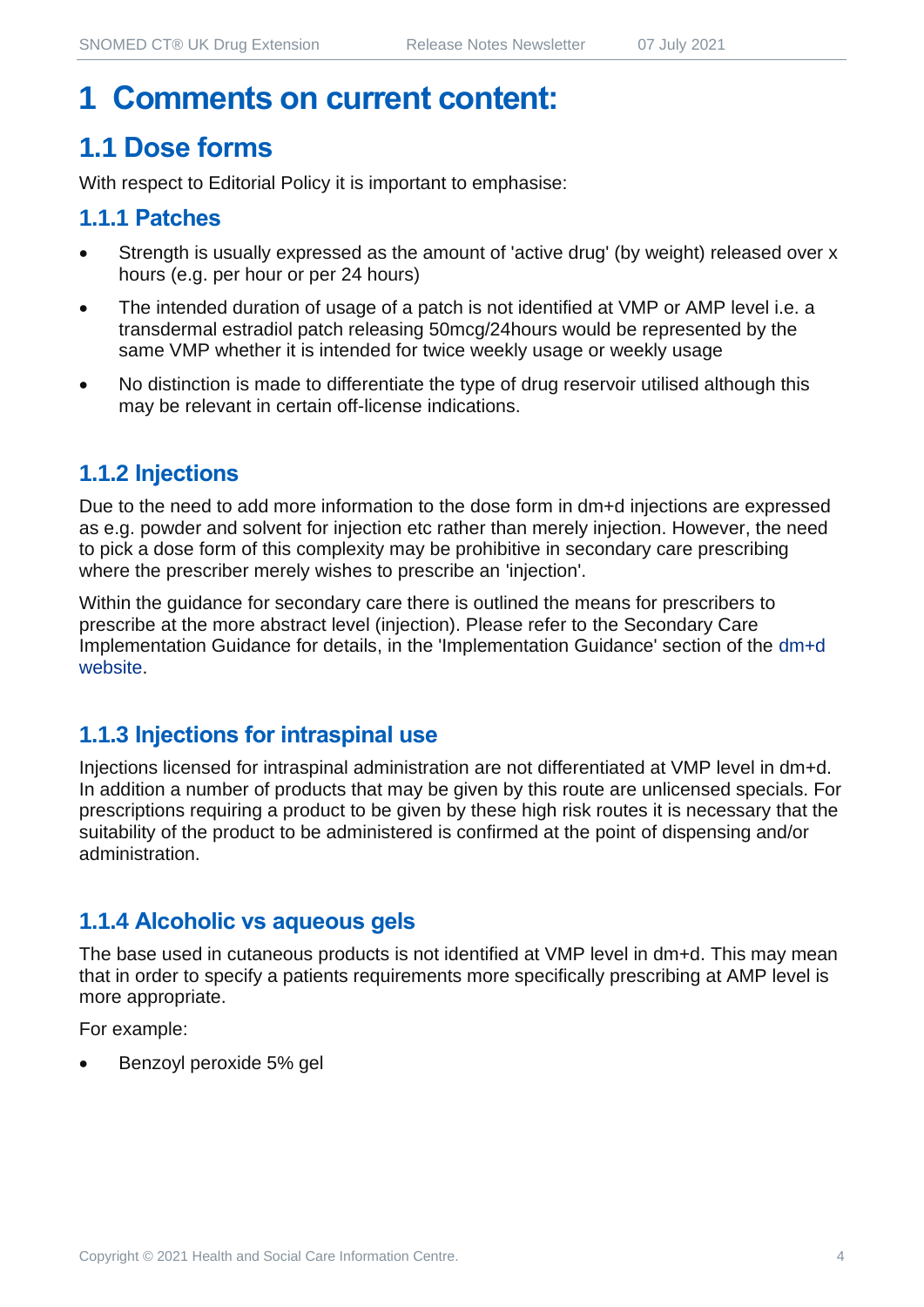## **1.2 Editorial Policy**

#### **1.2.1 Preservative Free**

The preservative free flag is used to denote the absence of preservative in preservative free *eye drops* only.

Please note:

- the setting of this flag only confirms that preservative is absent from the VMP; a null value does not necessarily indicate that it is present
- **The flag is not applied to any other dose form** i.e. intra-spinal injections are not distinguished (see note above).

#### **1.2.2 Route of administration**

Information on route of administration is provided at VMP level. The information is only provided as a support for decision support and not intended to inform clinicians on usage.

At VMP level routes are merely a superset of the linked AMP licensed routes.

#### **1.2.3 Inclusion of Unit of Measure at VMP**

Semantic normal form patterns for VMP descriptions in dm+d follow the pattern:

**Name Strength** Modification(s) **Form Unit dose** xxx-free(s)

Following this pattern would mean for tablets, capsules etc full description would be:

Atenolol 25mg tablets 1 tablet

To retain these full descriptions would make the descriptions unsuitable for use in a human interface. Therefore the unit dose is left implied (Atenolol 25mg tablets).

There are instances however where the form is insufficiently precise to describe the product and therefore the unit dose is included in the name. These instances include:

The form injection does not fully describe a product therefore the name is qualified with the unit dose form for example: ampoules, vials, pre-filled syringes etc.

E.g. Furosemide 50mg/5ml solution for injection ampoules.

• Other unit dose examples include: Budesonide 250micrograms/ml nebuliser liquid 2ml unit dose vials, Carbenoxalone 1% granules 2g sachets, Benorilate 2g granules sachets.

*See dm+d Editorial Policy for full examples and exceptions to this rule.*

#### **1.2.4 The use of Fully Specified Names and Preferred Terms**

The semantic representation of concepts in dm+d (the dm+d name and dm+d description) may be updated in line with changes to dm+d Editorial Policy, changes to the product name itself or to supplier names. Within the SNOMED CT UK Drug Extension the current dm+d derived description for the core concept classes of VTM, VMP, VMPP, AMP and AMPP becomes the Preferred Term so a change to the dm+d terms would cause the Preferred Term to be updated.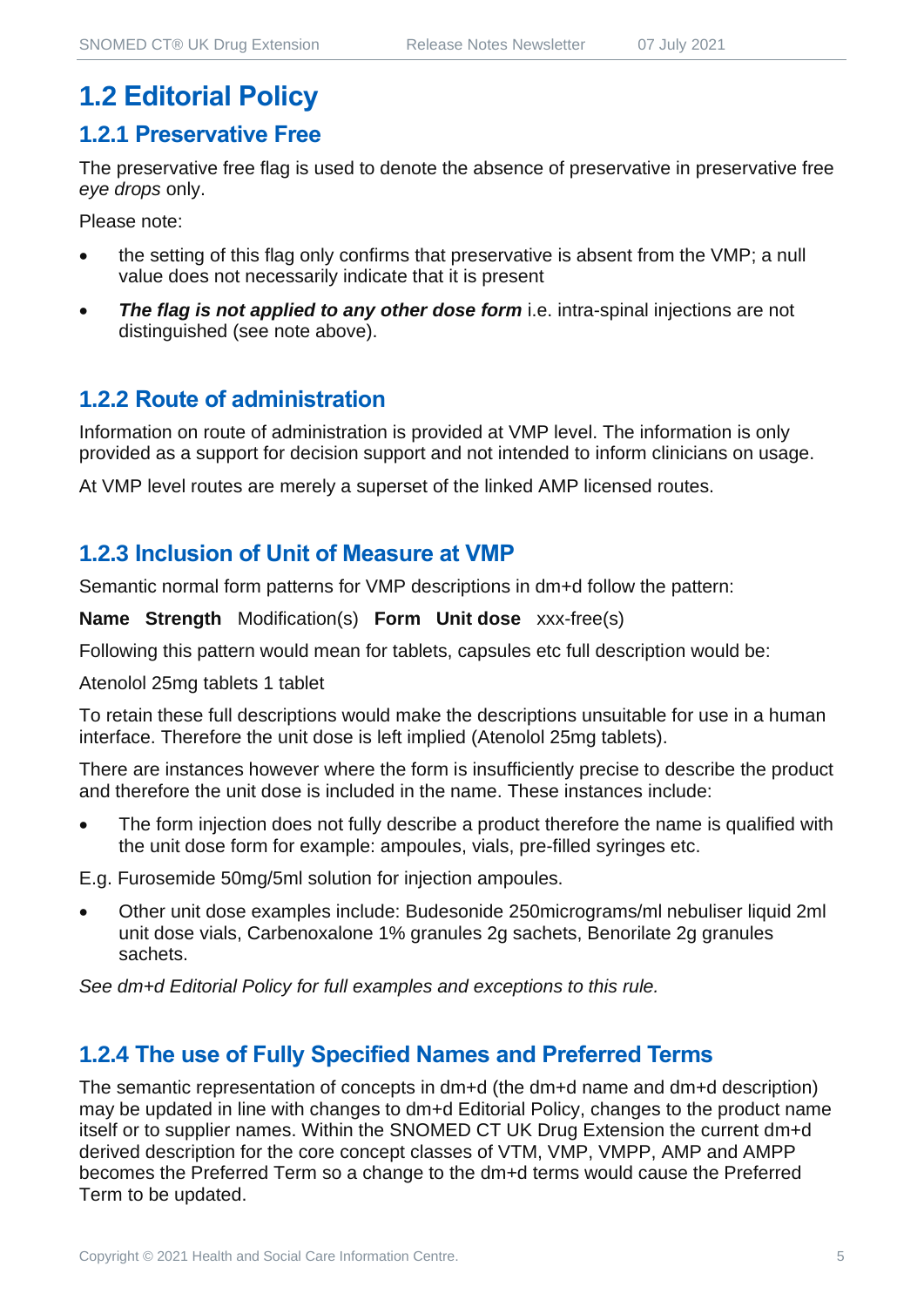Fully Specified Names in SNOMED CT will generally remain unchanged<sup>3</sup>. The differences in Editorial policies between SNOMED CT and dm+d mean that there will be instances where there is a mismatch between the Preferred Term and the Fully Specified Name.

#### **1.2.5 Mechanisms for specifying Descriptions for use in the UK Edition of SNOMED CT- Realm Language Refsets**

A combination of factors such as professional preference, clinical safety & data schema conformance require the use of some supplementary mechanism for Specifying SNOMED CT Descriptions applicable to the UK Edition of SNOMED CT.

From the October 2011 UK Edition, in RF1 an NHS Realm Description Subset was published. With the deprecation of RF1 this is replaced by the National Health Service realm language reference set published in two parts. The "Pharmacy part" as published in the SNOMED CT UK Drug extension and its 'Clinical part' partner in the UK Extension. Together these two encompass the entire SNOMED CT description content and identifies the preferred term to be used in the NHS realm for all SNOMED CT concepts.

In RF2 the refset can be found in the location Refset\Language. National Health Service realm language reference set (pharmacy part) refset ID 999000691000001104

National Health Service realm language reference set (clinical part) refset ID 999001261000000100

#### **1.2.6 Concept Status in dm+d vs Concept status in SNOMED CT**

Where concepts are created in dm+d and an identifier from the SNOMED CT International Release is not available at that time a SNOMED CT UK Drug Extension identifier is allocated. This is released in the dm+d XML data.

When the dm+d concepts are subsequently used to create the SNOMED CT UK Drug Extension it may be that the dm+d derived concept is determined to be a duplicate of a concept now available in the SNOMED CT International Release. In these instances the dm+d derived concept is given a retired status with a relationship to the SNOMED CT International Release concept. In the XML data the dm+d derived concept may remain valid with its original identifier for some time.

There may be instances where a SNOMED CT identifier from the International Release has been allocated to a concept within dm+d and this is subsequently discovered to be inappropriate for the dm+d concept. In this instance the SNOMED CT identifier from the International Release will appear in the dm+d XML format data as a previous identifier. These identifiers from the International Release will appear in the SNOMED CT UK Drug Extension with a status of current.

<sup>3</sup> From the SNOMED CT Technical Reference Guide for the FullySpecifiedName:

Changes in presentation such as changed capitalization, punctuation, spelling or revision due to changes in agreed presentation style are permitted as long as they do not change the specified meaning of the Concept. Some changes to the semantic type shown in parentheses at the end of the FullySpecifiedName may also be considered minor changes if the change in hierarchy does not alter the Concept's meaning.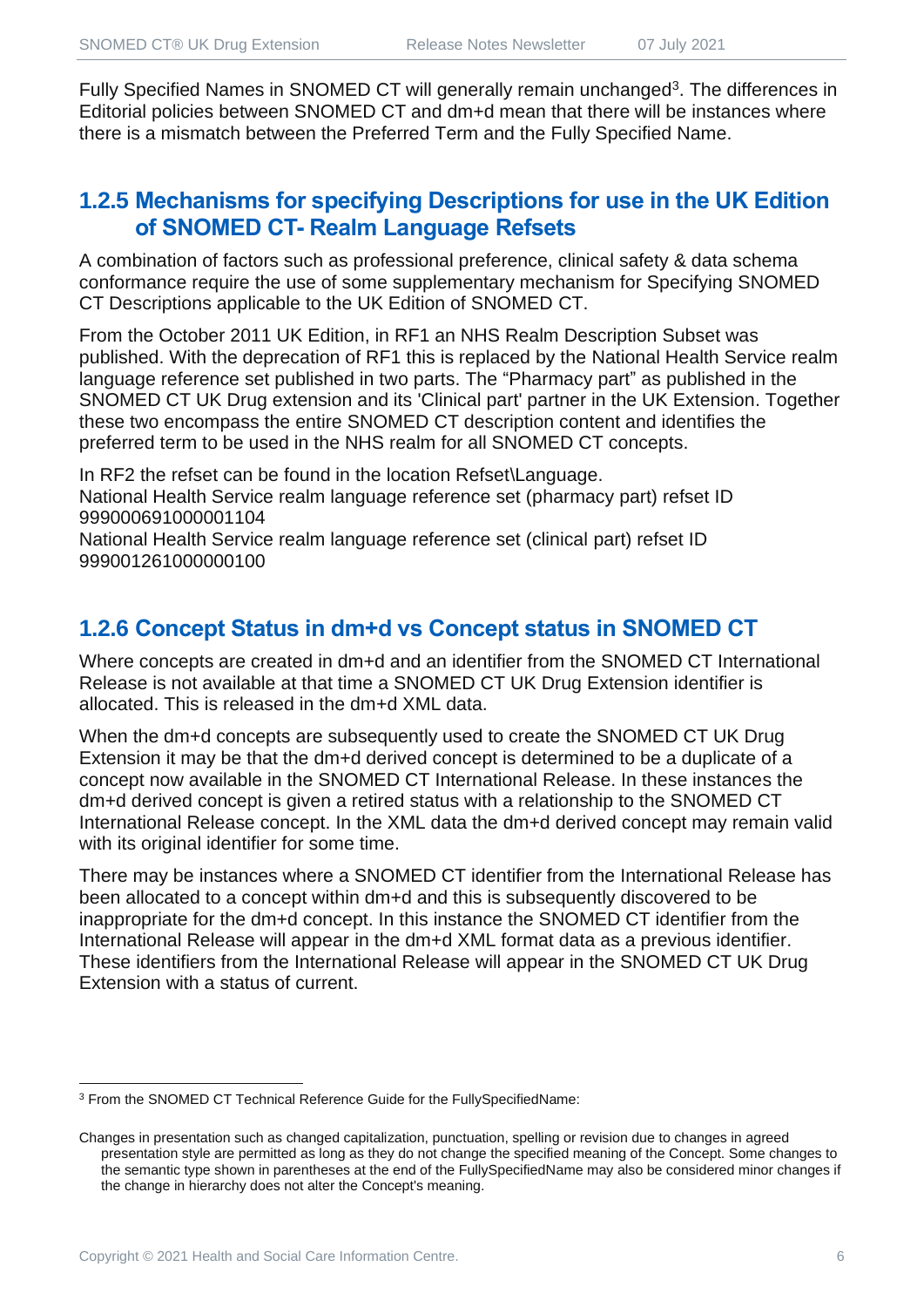## **1.3 Specific Products**

#### **1.3.1 Morphine and Tramadol modified release products**

Because there are no pharmacopoeial standards for oral modified release preparations 12 and 24 hour modified release morphine products are not distinguished at VMP level in dm+d. The same applies to the modified release tramadol products.

Two subsets are provided with the SNOMED CT release distinguishing related AMPs according to current licensed indications. For products where licensed indications are not available, for example, where wholesalers may provide products from several manufacturers and SPCs are not available these products will not be included in the 12 and 24 hour modified release subsets.

Explanation of how these subsets can be utilised within a prescribing framework can be found in the Secondary Care Implementation Guidance, in the 'Implementation Guidance' section of the [dm+d website.](https://www.nhsbsa.nhs.uk/pharmacies-gp-practices-and-appliance-contractors/dictionary-medicines-and-devices-dmd)

#### **1.3.2 Valproic acid vs valproate semisodium**

We have taken advice and clinically the active moiety for these products is the same and so they are not differentiated at VMP level. The two brands available have different indications so it may be necessary for the prescriber to specify the brand required to ensure they are prescribing within the details of the product license.

This may be an issue for other products such as cyproterone acetate where two brands exist with different indications for use.

#### **1.3.3 Concentrate and 'High Strength' Morphine and Methadone**

dm+d does not identify concentrate or 'high strength' morphine or methadone products as such in the VMP term. Consideration should be given to how these products are displayed in picking lists to reduce the risk of mis-selection where multiple strengths are available.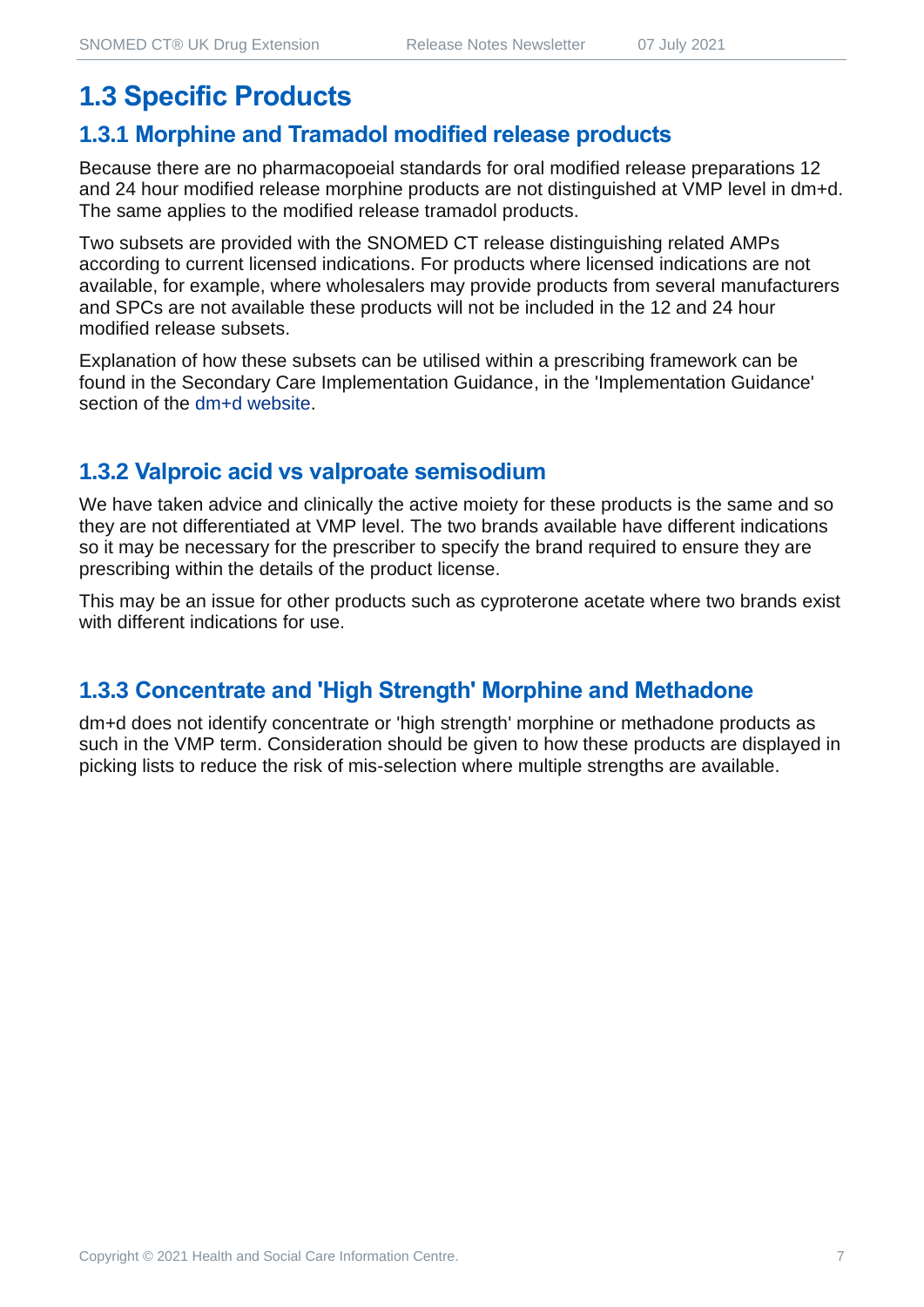## **1.4 Other Information**

#### **1.4.1 Duplicated SNOMED IDs**

It is a basic principle of terminology that concept identifiers should not be reused. Due to a process error in 2006 a small number of SNOMED IDs were issued twice in dm+d. The concepts bearing these duplicated identifiers have all been invalidated and license holders were notified at the time. However it is recognised that since that time a number of new licenses have been issued and so a list of the duplicated identifiers and the terms is provided here for information.

| ID                                  | dmd_name                                                                                               | conceptType |
|-------------------------------------|--------------------------------------------------------------------------------------------------------|-------------|
| 9854411000001103                    | Smartflow drainable night drainage bag NB2 2litre, AMPP<br>120cm tube (Manfred Sauer UK Ltd) 10 device |             |
|                                     | 9854411000001103 Medium chain triglycerides - invalid                                                  | <b>VTM</b>  |
|                                     | 9854511000001104 Calcium + Magnesium                                                                   | <b>VTM</b>  |
|                                     | 9854511000001104 Gel-X tablets (Oakmed Ltd)                                                            | AMP         |
|                                     | 9854611000001100 Ostomy discharge solidifying agents 140 tablet                                        | <b>VMPP</b> |
| 9854611000001100  lchthammol + Zinc |                                                                                                        | <b>VTM</b>  |
| 9854711000001109                    | Gel-X tablets (Oakmed Ltd) 140 tablet                                                                  | <b>AMPP</b> |
|                                     | 9854711000001109 Amiloride + Cyclopenthiazide - invalid                                                | <b>VTM</b>  |
| 9854911000001106                    | Meglumine amidotrizoate + Sodium amidotrizoate<br>- invalid                                            | <b>VTM</b>  |
|                                     | 9854911000001106  International normalised ratio testing strips 24 strip VMPP                          |             |

#### **1.4.2 Subset Information**

Information relating to the scope and status of subsets contained in the SNOMED CT UK Drug Extension can now be found at the [Data Dictionary for Care \(DD4C\).](https://dd4c.digital.nhs.uk/dd4c/)

#### **1.4.3 RF2 module dependency**

Several back-dated changes were made to the module dependency reference set (900000000000534007) in the release of 1 April 2017.

Modules effective as at 2016-12-07 and 2017-01-04 that are stated incorrectly as being dependent on modules effective as at 2016-01-31 or 2016-04-01 have had those target effective times corrected to 2016-07-31 or 2016-10-01 respectively.

For effective times 2006-05-01 onwards, dates representing the dependency of the SNOMED CT United Kingdom Edition reference set module (999000031000000106) on the SNOMED CT United Kingdom drug extension module (999000011000001104) have been updated to align with the dates representing the dependency of the SNOMED CT United Kingdom Edition module (999000041000000102) on the SNOMED CT United Kingdom drug extension module (999000011000001104).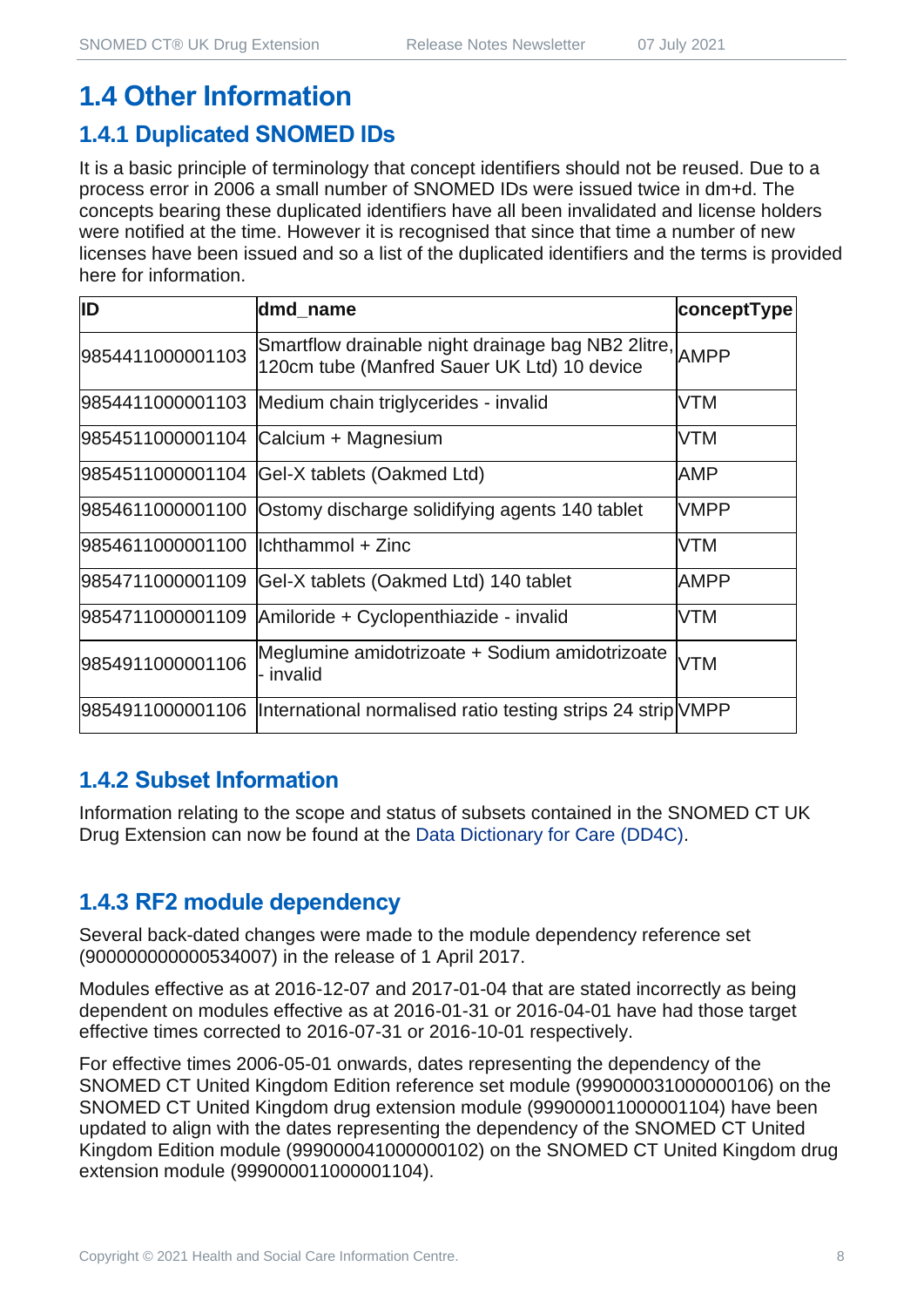For effective times before 2011-04-01, dates representing dependency on the SNOMED CT model component module (900000000000012004) have been updated to align with the single effective date (2002-01-31) of the model component module which remained unchanged during that period.

For effective times before 2004-01-31, in the release of 1 April 2017, dependencies were exhaustively represented. These included the missing immediate dependencies of the SNOMED CT United Kingdom drug extension module (999000011000001104) and of the SNOMED CT United Kingdom drug extension reference set module (999000021000001108) during that period. In the release of 1 April 2018, all dependency entries effective before 2004-01-31 were removed to reflect the SNOMED CT United Kingdom Edition baseline effective time of 2004-01-31.

#### **1.4.4 RF2 association references**

In the release of 21 March 2018, references in the WAS A association reference set (900000000000528000) to an unreleased component (reference effective as at 2015-04-02 and inactivated 2015-04-29) were removed.

In the release of 1 April 2018, references in the MOVED FROM association reference set (900000000000525002) effective as at 2010-03-10, but with a target component effective from 2010-04-01, have had the effective time corrected to 2010-04-01.

In the release of 4 September 2019, NHS Digital released a new dm+d specific association reference set:

• 10991000001109|NHS dictionary of medicines and devices association type reference set|

This refset provides a link between Inactive SNOMED CT concepts that are still in use in dm+d and their Active replacement in the SNOMED CT UK drug Extension release.

#### **1.4.5 NHS dm+d (dictionary of medicines and devices) realm language reference set**

The NHS dm+d realm language reference set has now been fully superseded by the NHS realm language reference set (pharmacy part).

In October 2019 NHS Digital stated their intent to withdraw the NHS dm+d (dictionary of medicines and devices) realm language reference set.

In the 29.1.0 15-Apr-2020 release NHS Digital set every member of the NHS dm+d realm language reference set as Inactive.

The metadata concept 999000671000001103 |National Health Service dictionary of medicines and devices realm language reference set (foundation metadata concept)|

remained Active. It will be inactivated in the 31.5.0 March 2021 release.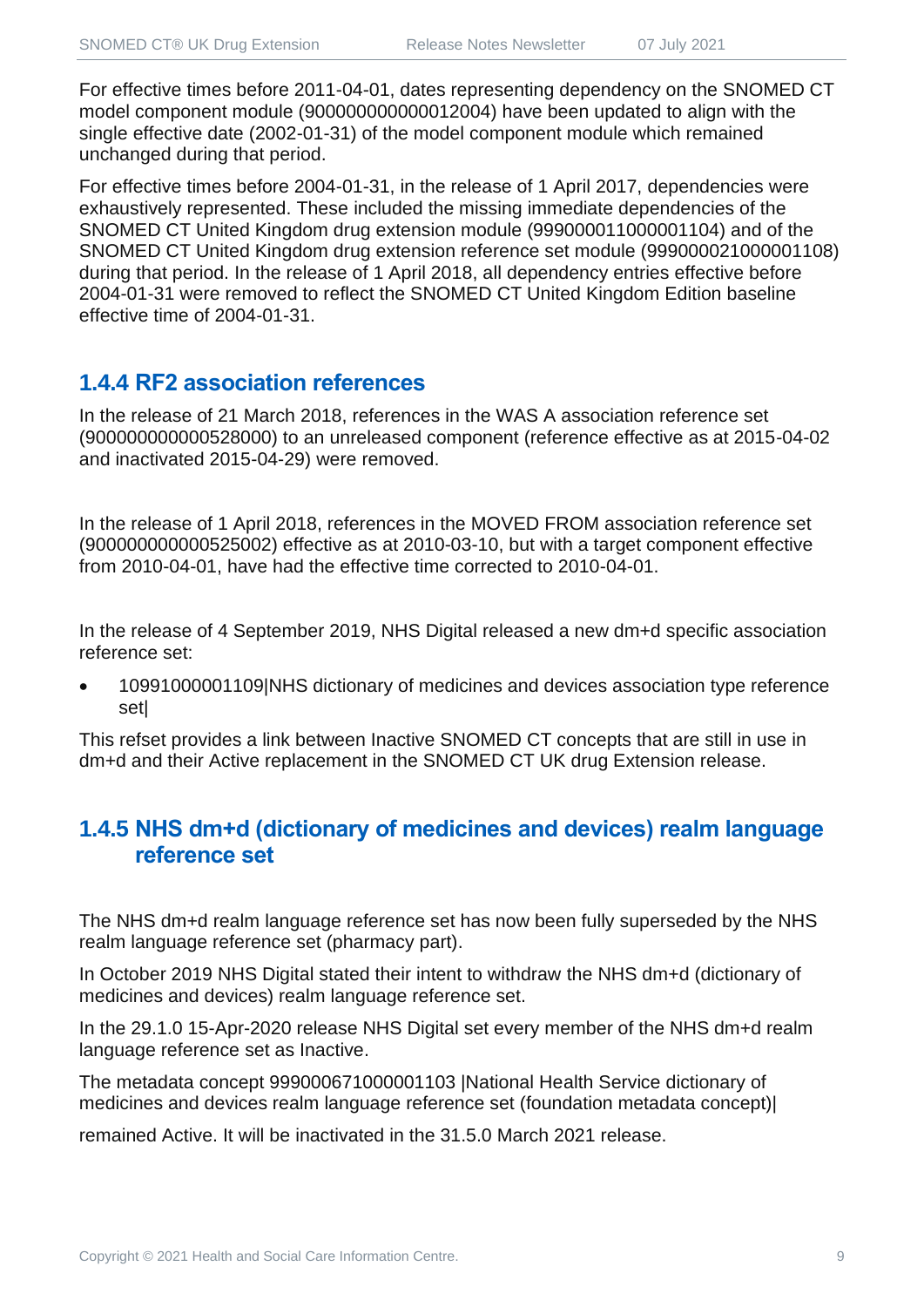# **1.5.1 Medical Devices Dictionary (MDD)**

Work is in progress on expanding the population of medical devices in dm+d.

Currently only those devices reimbursable in Primary Care (appliances) are routinely populated in MDD. Work on the MDD will potentially impact on these appliances with respect to more appliances being described at VMP level and some change in textual descriptions.

More information will be provided as it comes available.